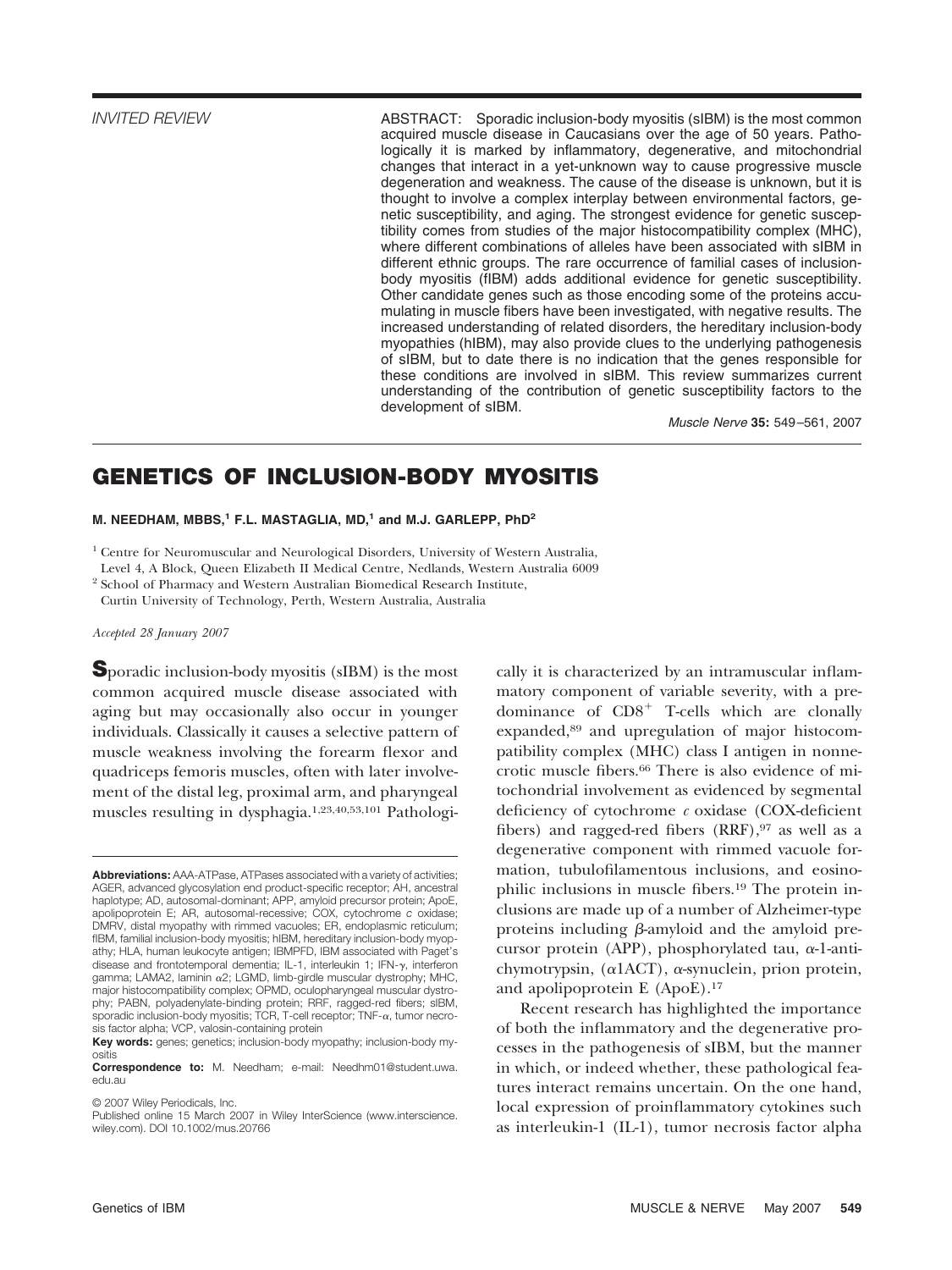(TNF- $\alpha$ ), and interferon gamma (IFN- $\gamma$ ) could be an early upstream pathogenic event causing both the inflammatory and degenerative components of sIBM, as hypothesized by Dalakas in 2006.31 Proinflammatory cytokines are very effective inducers of MHC class I expression in human myotubes.<sup>86</sup> It has been suggested that MHC class I expression exerts a stressor effect on the endoplasmic reticulum (ER) causing NF $\kappa$ B upregulation,<sup>92</sup> leading to further enhancement of MHC class I antigen assembly and cell membrane expression,<sup>92</sup> which may in turn lead to a self-sustaining T-cell response.<sup>91</sup> Proinflammatory cytokines (particularly IL-1),  $49,55$  as well as NF $\kappa$ B<sup>54</sup> have been shown to increase APP transcription, which results in increased  $\beta$ -amyloid production. This could then cascade, causing a cycle of ER stress, proteasome dysfunction, and protein accumulation.

On the other hand, it is possible that  $\beta$ -amyloid accumulation (due to overproduction or abnormalities in processing in APP) is an early upstream event as proposed by Askanas and Engel,<sup>20</sup> causing ER stress, oxidative stress, and a T-cell response to peptides derived from the accumulating proteins. This relationship between the inflammatory and degenerative processes is supported by observations that in sIBM muscles there is a linear relationship between the mRNA level of cytokines and chemokines, and that of APP, tau, and ubiquitin. $111$  Genes encoding APP, tau, ApoE, and oxidative stress proteins are overexpressed in sIBM, but as with their respective proteins, these genes are also known to be overexpressed in polymyositis, hereditary inclusion-body myopathy (hIBM), and other myopathies.52,106 The ultimate cause of the postulated proinflammatory cytokine expression or  $\beta$ -amyloid overproduction is still unknown.

Multiple genetic factors may contribute to the development and progression of sIBM. The prevalence of sIBM differs between different ethnic groups, with a seemingly reduced incidence in Korean, Mesoamerican Mestizos, Polish,114 Middle Eastern, and Southern Mediterranean populations as compared with North American Caucasians, Dutch, and Australians, in whom prevalence figures of between 4.9 –9.3 per million have been reported.21,40,100 These differences in prevalence may be due to differences in genetic makeup of different racial groups, differences in environmental factors, or a combination of both. Particular genetic predisposing factors may determine the effects of different inducing agents, which may vary in their geographical distribution.

When investigating genetic associations with presumed autoimmune diseases, including the inflammatory myopathies, the most commonly considered genes are those that encode immunologically relevant proteins, particularly those in the MHC, the T-cell receptor (TCR) genes, and the immunoglobulin genes. So far the search for susceptibility genes in sIBM has been based solely on candidate gene studies, as the rarity of the condition has precluded the use of more robust genetic methods such as twin studies, whole genome screening, and transmission disequilibrium testing. Multiple case reports of two or more siblings being affected in the one family, and rare reports of affected twins<sup>2</sup> clearly suggest a familial predisposition for developing sIBM. So far, MHC associations provide the strongest evidence for a genetic component in sIBM. Unique MHC associations are seen with different racial groups and may reflect different T-cell receptor repertoires or different inducing agents. Identifying the susceptibility gene in the MHC will be extremely important in helping to elucidate the pathogenesis of sIBM. Although the MHC contains many genes that influence immune function, it also contains a range of other genes that encode proteins involved in a number of basic cellular and regulatory functions. It will be of great interest to determine whether this MHCassociated susceptibility gene is involved in determining the immune and inflammatory component of the disease, or is involved in other cellular functions that influence muscle degeneration.

In addition to MHC associations, polymorphisms and mutations in genes encoding the deposited proteins including APP,<sup>115</sup> prion protein,<sup>98</sup> ApoE,<sup>12,48,56</sup> and  $\alpha$ 1ACT,<sup>50</sup> as well as multiple mitochondrial mutations,62,96 have all been investigated. Clues for further candidate gene studies are arising from the progress that has been made over the last decade in identifying genes associated with hIBM and other vacuolar myopathies that have features similar to sIBM (see below), as well as gene expression profiling studies.52 The identification of susceptibility genes is fundamental to elucidating the pathogenesis of sIBM and will provide clues to the development of targeted therapies.

# **HEREDITARY INCLUSION-BODY MYOPATHIES**

Hereditary IBM is a term introduced in 1993<sup>10</sup> to describe a group of autosomal-dominant (AD) or autosomal-recessive (AR) adult-onset muscle disorders, which have variable clinical phenotypes but have a number of pathological features resembling sIBM, including rimmed vacuoles and intracytoplasmic and intranuclear tubulofilamentous inclusions. Clinically there is an earlier age of onset and the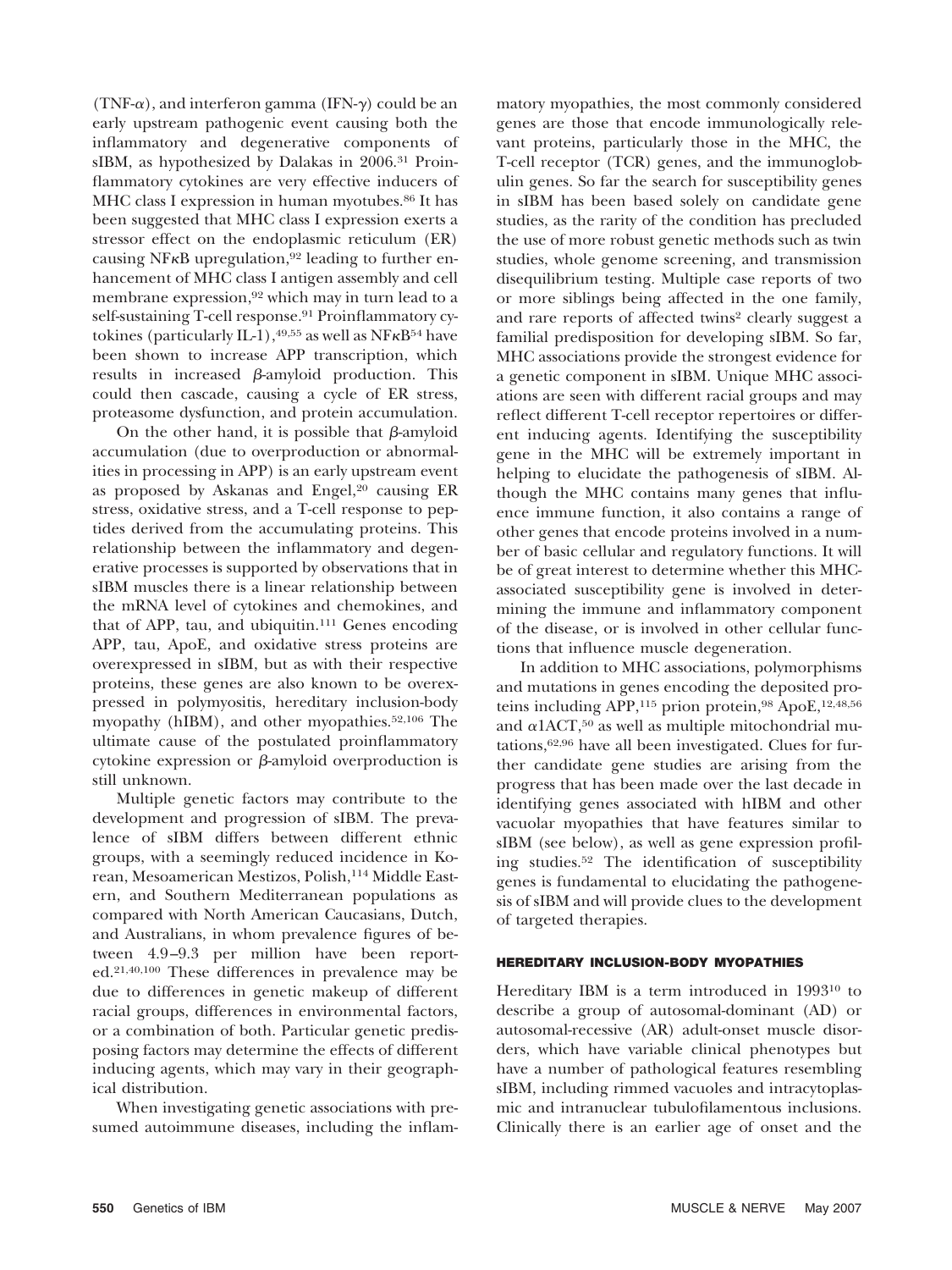rarity of inflammatory changes and negative MHC class I staining on the muscle biopsy help distinguish these forms from sIBM.53,116

**Autosomal-Recessive hIBM.** Several different types of hIBM have been described under various names in different ethnic groups.38 The prototypic AR form (IBM2; OMIM 600737) first described in Iranian Jews by Argov and Yarom3 was characterized in Jews of Persian descent as a quadriceps-sparing myopathy. Genomic linkage was established among the Iranian Jews in 1996,88 the genomic susceptibility region was subsequently narrowed to 9p13,<sup>36</sup> and finally a UDP-N-acetylglucosamine-2-epimerase/N-acetylmannosamine kinase (*GNE*) founder gene mutation (M712T) was found in Persian Jews.37 This discovery led to confirmation that the Japanese muscle disease previously called Nonaka myopathy or distal myopathy with rimmed vacuoles (DMRV) is the same disease when a variety of homozygous or compoundheterozygous mutations were described in either the epimerase or kinase domains of the *GNE* gene.68 Many different *GNE* missense mutations have now been described in various ethnic groups, including people from Italy, the US, Germany, Ireland, Bahamas, Tunisia, and East India.38 A number of variations in phenotypes have also been described. These include forms in which the quadriceps are involved,<sup>6</sup> as well as pathological differences including the presence of muscle inflammation in rare cases.6,75,124 It has been hypothesized that these differences are mutation specific.33

GNE is a bifunctional enzyme that catalyzes the first two steps in the synthesis of N-acetylneuraminic (sialic) acid. GNE consists of two functional domains: a UDP-GlcNAc-2-epimerase domain and a ManNAc kinase domain. In hIBM, mutations in both domains have been reported,<sup>38</sup> resulting in reduction in both enzymatic activities<sup>99</sup> that may lead to a disturbance of sialic acid metabolism.51 Nishino et al.94 showed that the loss of function in the GNE enzyme can be recovered by adding GNE metabolites such as ManNAc and NeuAc. Sialic acid is considered to play important roles in several cellular processes including cellular adhesion,99 formation of or marking recognition sites for toxins and other pathogenic agents, stabilization of glycoprotein structures, signal transduction, and cell-mediated immune responses.27 Whether hyposialation of glycoproteins in skeletal muscle plays a role in the pathogenesis of hIBM, and why mutations in *GNE* affect predominately the skeletal muscle, remain to be determined.

To date, more than 40 different mutations in the *GNE* gene have been reported to cause AR hIBM.99 Interestingly, homozygous missense *GNE* mutations have been reported<sup>6,94</sup> in some clinically unaffected individuals, indicating that other factors play a role in the pathogenesis of disease. Such factors, which are not yet elucidated, seem to be important in the clinical expression of disease in all patients; although the gene defect is present from conception, it may not result in clinically manifest disease until the third or fourth decade. Mutations in *GNE* have not been found in cases of  $sIBM$ ,<sup>121</sup> but the possibility that other variations in the gene may influence susceptibility to sIBM has not been investigated.

**AR hIBM without** *GNE* **Mutation.** There have been case reports of families with AR IBM not associated with a *GNE* gene mutation. Cole et al.<sup>28</sup> in 1988 described an AR familial proximal early-onset quadriceps-involving myopathy with histological changes resembling IBM and an asymptomatic periventricular leukoencephalopathy, which was not linked to 9p1-q1.4 A similar case was reported by Di Blasi et al.35 These authors described a 29-year-old man with a leukoencephalopathy and a vacuolar myopathy resembling IBM that was due to a partial laminin  $\alpha 2$ chain deficiency secondary to two novel *LAMA2* gene mutations.

**Autosomal-Dominant Forms.** AD forms of hIBM have also been described (IBM1 and IBM3; OMIM 601419 and 605637). IBM3 was previously known as "AD myopathy with congenital joint contractures, ophthalmoplegia and rimmed vacuoles." It was reported in 1998 by Darin et al.,<sup>32</sup> and subsequently mapped to  $17p13$ ,  $83$  and found to be due to a mutation in the myosin heavy chain IIa (*MHCIIa*) gene84 (Glu706-Lys). In this condition only minor abnormalities are seen in childhood and adolescence, from 30 –50 years of age; however, there is progressive limb-muscle weakness, with atrophy being most prominent in the pectoralis and quadriceps muscles.

Another AD IBM associated with Paget's disease and frontotemporal dementia (IBMPFD) has been described in four American families<sup>74</sup> and in an Austrian family,58 and has been linked to a mutation in the valosin-containing protein (*VCP*) gene on chromosome 9p13-p12. VCP is a member of the "ATPases associated with a variety of activities" (AAA-ATPase) family, a group of enzymatic molecular chaperones that have been associated with a variety of cellular processes such as ubiquitin-proteasome– mediated degradation, membrane fusion, apoptosis, and cell-cycle control.58 A number of independent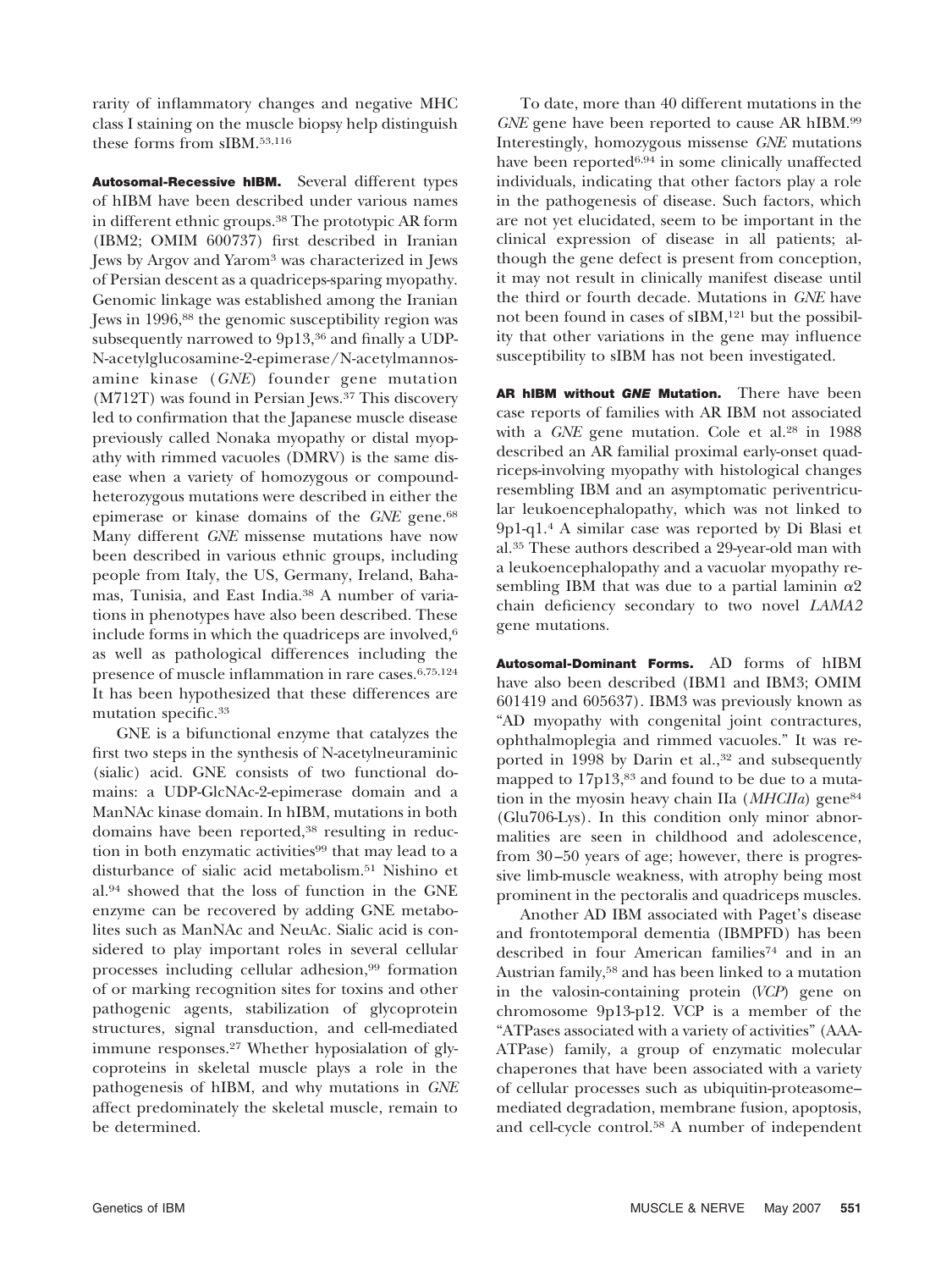studies have confirmed that disruption of a specific function of VCP leads to inclusion-body formation and ultimately cell death.123

There are other AD-inherited vacuolar myopathies that have been put into this category. These include most of the distal myopathies, including Welander's distal myopathy (OMIM 604454), which is linked to chromosome 2p13, and tibial muscular dystrophy (Udd myopathy; OMIM 600334), which is due to mutations in the titin gene (2q31).

**Other Rimmed Vacuolar Myopathies.** The differential diagnosis when rimmed vacuoles are present in muscle is wide and includes all of the above conditions, as well as oculopharyngeal muscular dystrophy (OPMD, polyadenylate-binding protein nuclear 1 (*PABPN1*) mutations), X-linked Emery–Dreifuss muscular dystrophy44 (emerin gene mutations), LGMD2G (telethonin mutations), LGMD1A (myotilin mutations), LGMD1G (Chr 4p21), and rigid spine syndrome. In addition, rimmed vacuoles may even be found in chronic neurogenic conditions such as old poliomyelitis<sup>43,113</sup> or chronic spinal muscular atrophy.45 However, the clinical presentation, as well as the content of the vacuoles, helps to distinguish these conditions. Askanas and Engel<sup>18</sup> reported that the unusual constellation of proteins found in the inclusions of sIBM and hIBM do not occur in either the vacuolated or nonvacuolated fibers of other muscle diseases except OPMD. However, there is extensive overlap, as the intracellular accumulation of amyloid-related proteins, APP, phosphorylated tau, presenilin-1, apolipoprotein-E,  $\gamma$ -tubulin, clusterin,  $\alpha$ -synuclein, gelsolin, oxidative stress proteins, and all the components of the catalytic core of the proteasomes have been found to be equally expressed in sIBM and the myofibrillar myopathies.41,42 Therefore, different etiologies may lead to a common downstream pathogenic cascade that is responsible for the muscle degeneration, similar to the concept that in Alzheimer's disease different genetic factors and unknown causes of sporadic Alzheimer's disease lead to the same pathological findings.

Thus, the group of diseases encompassed by the term hIBM is heterogeneous, both clinically and genetically, and may or may not provide clues to the underlying etiology and pathogenesis of sIBM.

### **FAMILIAL INCLUSION-BODY MYOSITIS (fIBM)**

Familial IBM is associated with the typical clinical and histopathological findings that are seen in sIBM, but occurs in siblings in the same generation or, rarely,

with a dominant pattern of transmission.85,93 It differs from hIBM with respect to the age of onset, the selective pattern of clinical muscle involvement (the quadriceps and long finger flexor muscles as seen in  $sIBM<sup>117</sup>$ , and typical histological features.<sup>108</sup> It has been described in several families,<sup>59,108,117,119</sup> and in some families the disease is associated with particular human leukocyte antigen (HLA) alleles. In particular, fIBM has been associated with DR3(DRB1\*0301/ 0302)<sup>108,117</sup> and DR15(2)/4 (DRB1\*1502/0405).<sup>119</sup> This association with DR3 indicates that fIBM is not only phenotypically and histologically identical to sIBM, but is also associated with similar genetic markers, raising the possibility that the two subsets of IBM share the same inherited determinants of susceptibility to the inflammatory process.117 The familial occurrence of such a rare disease highlights the importance of genetic predisposition in the etiology and pathogenesis of sIBM.

#### **MAJOR HISTOCOMPATIBILITY COMPLEX**

The MHC is densely packed with immunologically important genes. The extended MHC has been associated with over 100 diseases, most of which are immune-mediated. This is not surprising, given that 28% of the 252 transcripts encoded by genes in the extended MHC are immune-related.<sup>61</sup> The association of polymorphic variants of genes within the MHC with autoimmune disease often relates directly to the important role that MHC molecules play in regulating the types and degree of immune responses to environmental agents, T-cell receptor repertoire development, and peripheral tolerance to self antigens.95 It has been speculated that dysregulation of MHC-mediated immunological recognition events contributes to a breakdown of self-tolerance and the resultant development of autoimmune pathology. However, the MHC also contains many genes whose function is not related to the immune system, and altered function of these genes may lead to disease by nonimmunological mechanisms (e.g., 21-hydroxylase deficiency82). Detailed intra-MHC mapping is often required to identify the causative gene once an association with the MHC has been described.

A hallmark of the MHC is the existence of strong linkage disequilibrium, which is manifest in the concurrence of certain alleles at a number of loci within the MHC more frequently than expected by chance. This strong linkage can facilitate the identification of indirect disease associations but sometimes confounds the identification of causative genes. This concurrence of certain combinations of alleles on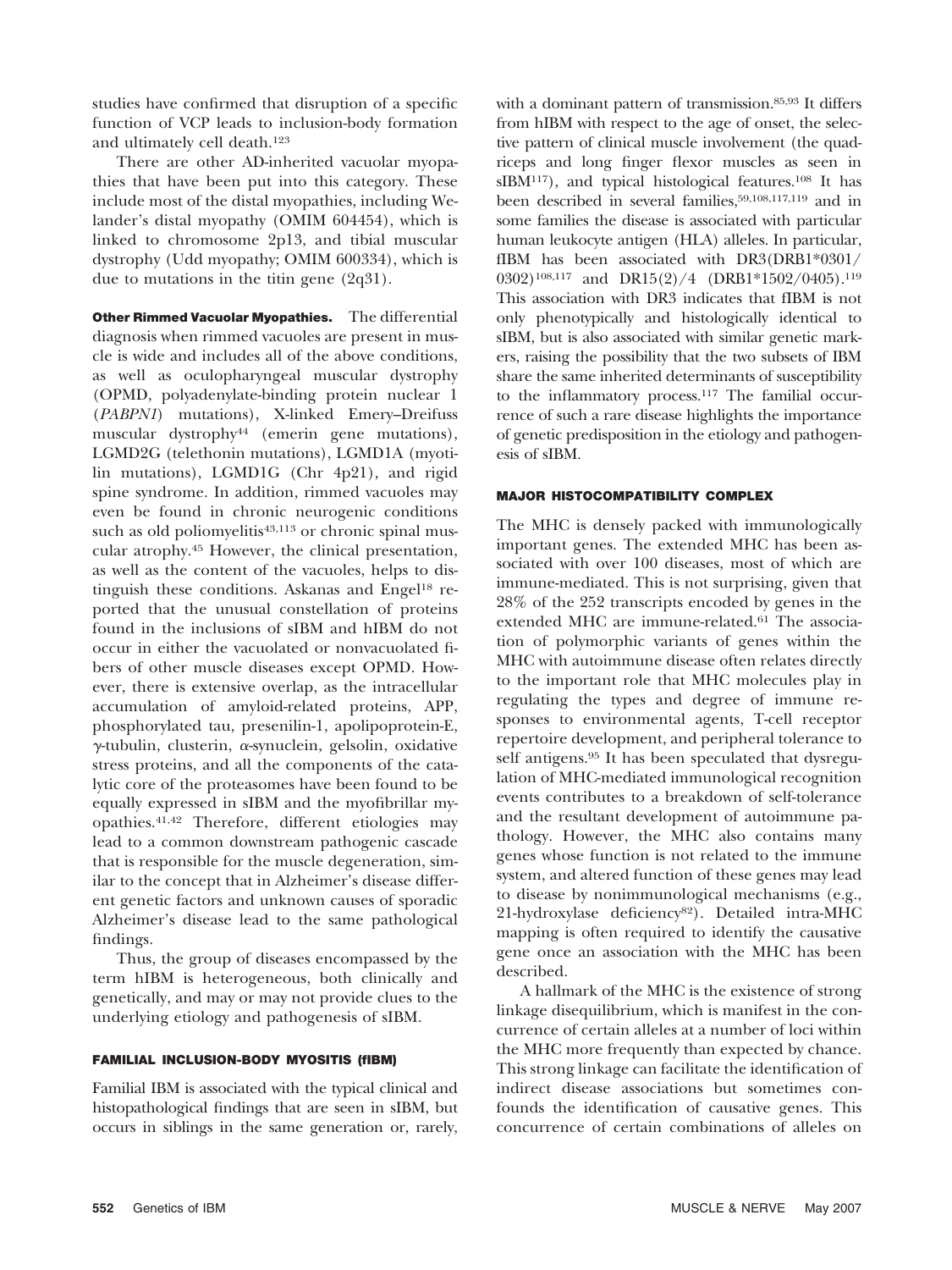| <b>Table 1.</b> Frequency of DR3 (DRB1*0301) and HLA-B8 alleles in sIBM. |                                                  |                                                     |                  |
|--------------------------------------------------------------------------|--------------------------------------------------|-----------------------------------------------------|------------------|
| Reference no.                                                            | Frequency of DR3 in sIBM<br>(control population) | Frequency of HLA-B8 in sIBM<br>(Control population) | Country of study |
| 80                                                                       | 52% (not stated)                                 | Not reported                                        | <b>USA</b>       |
| 47                                                                       | 93% (15%)                                        | 75% (28%)                                           | Australia        |
| 71                                                                       | 77% (15%)                                        | Not reported                                        | <b>USA</b>       |
| 78                                                                       | 27% (10%)                                        | 21% (9%)                                            | Germany          |
| 22                                                                       | 79% (25%)                                        | 69% (23%)                                           | Netherlands      |
| 104                                                                      | 74% (28%)                                        | 67% (29%)                                           | Australia        |

specific haplotypes allows the definition of a series of ancestral haplotypes (AH) that have been conserved during evolution and occur commonly throughout the population.34 The concept of the AH predicts that haplotypes from unrelated people who share certain marker alleles (at loci such as HLA-B and HLA-DR) will be identical for the alleles at loci between those markers.72 Although AHs are highly conserved, recombination between different AHs has occurred during evolution so that the presence of varying lengths of individual AH on unrelated haplotypes is not uncommon. These recombinant AHs can be used to localize the gene or genes in the MHC associated with a particular disease.103

Diseases that have been demonstrated to have MHC associations include type 1 diabetes, ankylosing spondylitis, Graves' disease, Addison's disease, and myasthenia gravis. In some cases the MHC association is strongest with an individual allele (such as HLA-B27 in ankylosing spondylitis); in other cases the associations are with alleles or combinations of alleles that form part of a conserved AH. In particular, the AH characterized by HLA-A\*01, -B\*0801, -DRB1\*0301, -DQB1\*0201, -DQA1\*05 (referred to as the 8.1 AH), is considered the "autoimmune haplotype" in Caucasians because it has been associated with many different autoimmune diseases.103 The 8.1 AH is common in Caucasian populations, particularly those of Northern European origin. This haplotype has been associated with a number of variations in immunological function<sup>103</sup> including an alteration in the cytokines produced, as well as differences in the early stages of cellular activation.

### **MAJOR HISTOCOMPATIBILITY COMPLEX AND SPORADIC INCLUSION-BODY MYOSITIS**

The strong association of HLA-DR3 and the extended 8.1 AH with sIBM was first reported in 1994 by Garlepp et al.47 This association between sIBM and alleles characteristic of 8.1 AH has subsequently been confirmed in a number of studies<sup>22,71,78,104</sup> (Table 1). Identification of the critical MHC genes is

hampered by very strong linkage disequilibrium in the 8.1 AH, which extends relatively stably over a distance of at least 3 Mb.

In considering the HLA data available, it became clear that within the MHC the association with sIBM was stronger with HLA-DR3 than with HLA-B8, so that the region of interest was considered to be closer to HLA-DR than to HLA-B (Garlepp et al., unpubl.). Further refinement by mapping of recombinant AH in patients with sIBM using the HSP70 and TNF markers narrowed the region to between HLA-DR and complement C472 (Fig. 1). Subsequent work by the same group enabled the exclusion of genes centromeric of HLA-DR and DQ, at least in Caucasians.103 Fine mapping using microsatellites and SNPs has narrowed the susceptibility region to between PBX2 and HLA-DRB1.104

In considering the identification of an MHCencoded susceptibility gene for sIBM, it is important to consider the possible disease mechanisms. As indicated above, pathological features of the disease include accumulation of a range of proteins, particularly  $\beta$ -amyloid, vacuolar degeneration, and an inflammatory infiltrate, characterized by a predominance of  $CD8<sup>+</sup>$  T-cells, which are often intimately associated with muscle fiber membranes.  $CD8<sup>+</sup>$  Tcells interact with class I MHC antigens on target cells, and immunohistochemical staining of biopsies from patients with sIBM often reveals upregulation of MHC class I antigen expression on muscle cells. MHC class II overexpression on muscle cells is not a commonly reported feature of sIBM, so that a direct role for MHC class II as a target for T-cell damage is unlikely. However, an indirect role via antigen presentation by antigen-presenting cells cannot be excluded.

It is not clear whether the inflammation seen in sIBM is causative of the muscle degeneration or is a response to the degeneration and abnormal accumulation of the proteins characteristic of the disease. Indeed, some early data suggested that the degenerative process can continue despite control of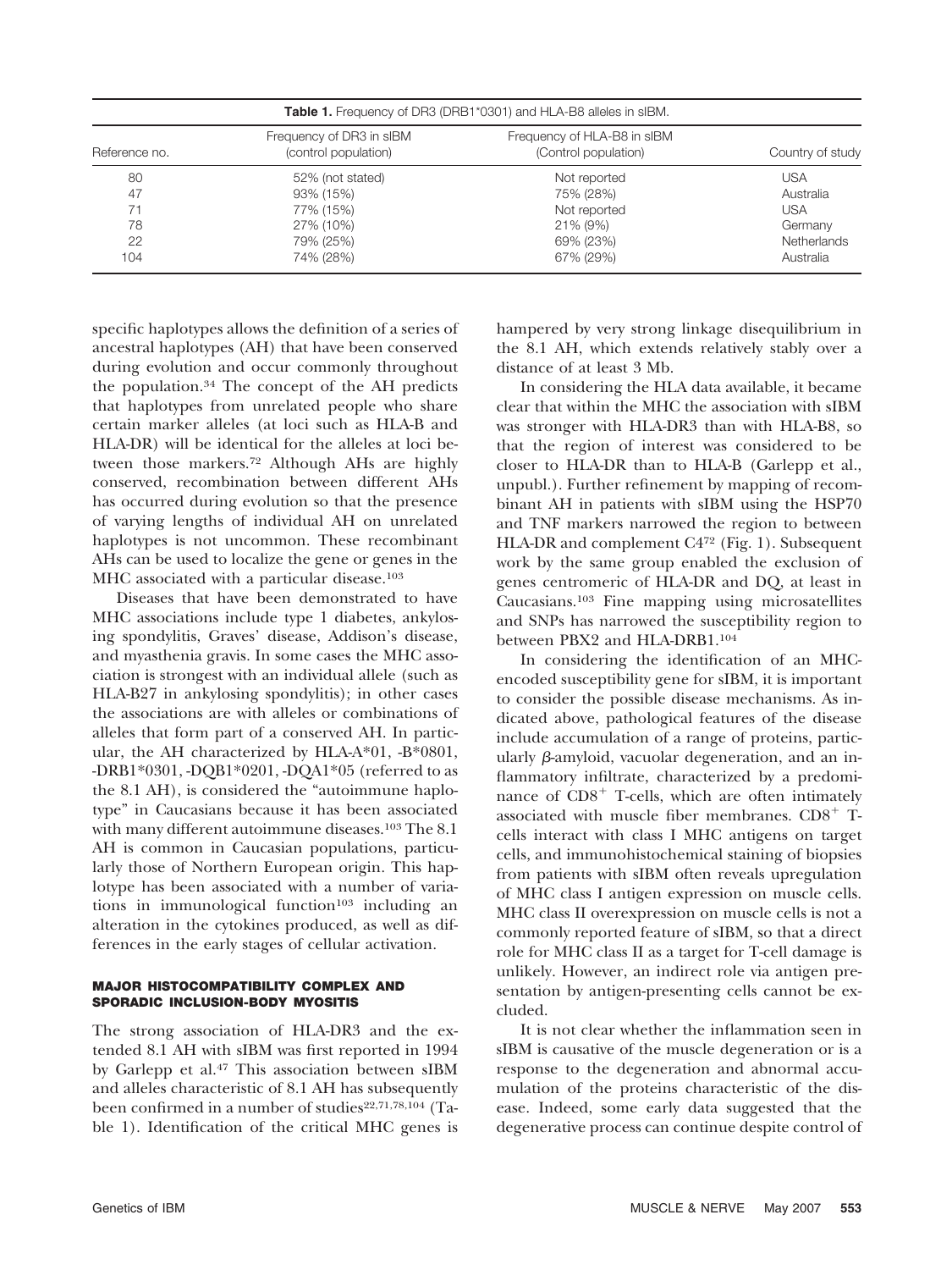

the inflammatory response, a possible explanation for the reported lack of efficacy of corticosteroids in the treatment of sIBM.24 The association with the 8.1 AH may reflect the influence of this haplotype on the inflammatory response but, given the range of genes in the MHC that control nonimmunological functions and the detailed mapping that has focused interest in the 8.1 AH to a region telomeric of DRB1, it is appropriate to consider genes without an obvious immunological function that are located in this region.

A few genes within this region have been suggested as candidates for further study, including *BTNL2* (butyrophilin-like MHC class II-associated gene, which is expressed in skeletal muscle), *TSBP* (testis-specific basic protein), *NOTCH4* (a transmembrane receptor that regulates cell fate decisions), *GPSM3* (a predicted gene with an unknown function previously known as G18), and *AGER* (advanced glycosylation end product-specific receptor, previously known as *RAGE*).72,104

*AGER* is located approximately 150 kb centromeric to the C4 gene (Fig. 1) and is a member of the immunoglobulin superfamily of cell-surface molecules. It acts as a binding site for advanced glycation end products (which are formed as a consequence of irreversible glycation of protein or lipids) as well as

the  $\beta$ -amyloid fragment of APP. Increased expression of AGER has been demonstrated in the brains of patients with Alzheimer's disease, and in vitro binding of  $\beta$ -amyloid to AGER expressed in neurons has been shown to be neurotoxic.125 AGER-mediated activation of  $N$ F $\kappa$ B has also been observed in various cell types, particularly endothelial cells and mononuclear leukocytes.57 AGER protein is upregulated in regenerating muscle fibers and mononuclear cells in polymyositis and dermatomyositis<sup>57</sup> but has not been reported in sIBM.

In addition to the 8.1 AH, other AH and alleles have been associated with sIBM. In the US, Love et al.80 reported an association of sIBM with HLA-DR52, which probably reflected the association with the 8.1 AH, although DR52 is also part of a number of other AHs. Price et al.104 found that the 35.2 AH (defined by DR1, BTNL2(E6)\*2, PBX2\*T, AGER\*T, and B35) was increased in sIBM and suggested that this haplotype may also confer susceptibility to sIBM in Caucasians. In Japanese sIBM patients, Scott et al.112 reported an association with HLA-B\*5201 and HLA-DRB1\*1502, which are found together as part of the conserved 52.1 AH (defined as HLA-A\*2402, Cw\*1202, B\*5201, DRB1\*1502, DQA1\*0103, DQB1\*0601). In the Japanese population, the 52.1 AH is also associated with susceptibility to Takayasu's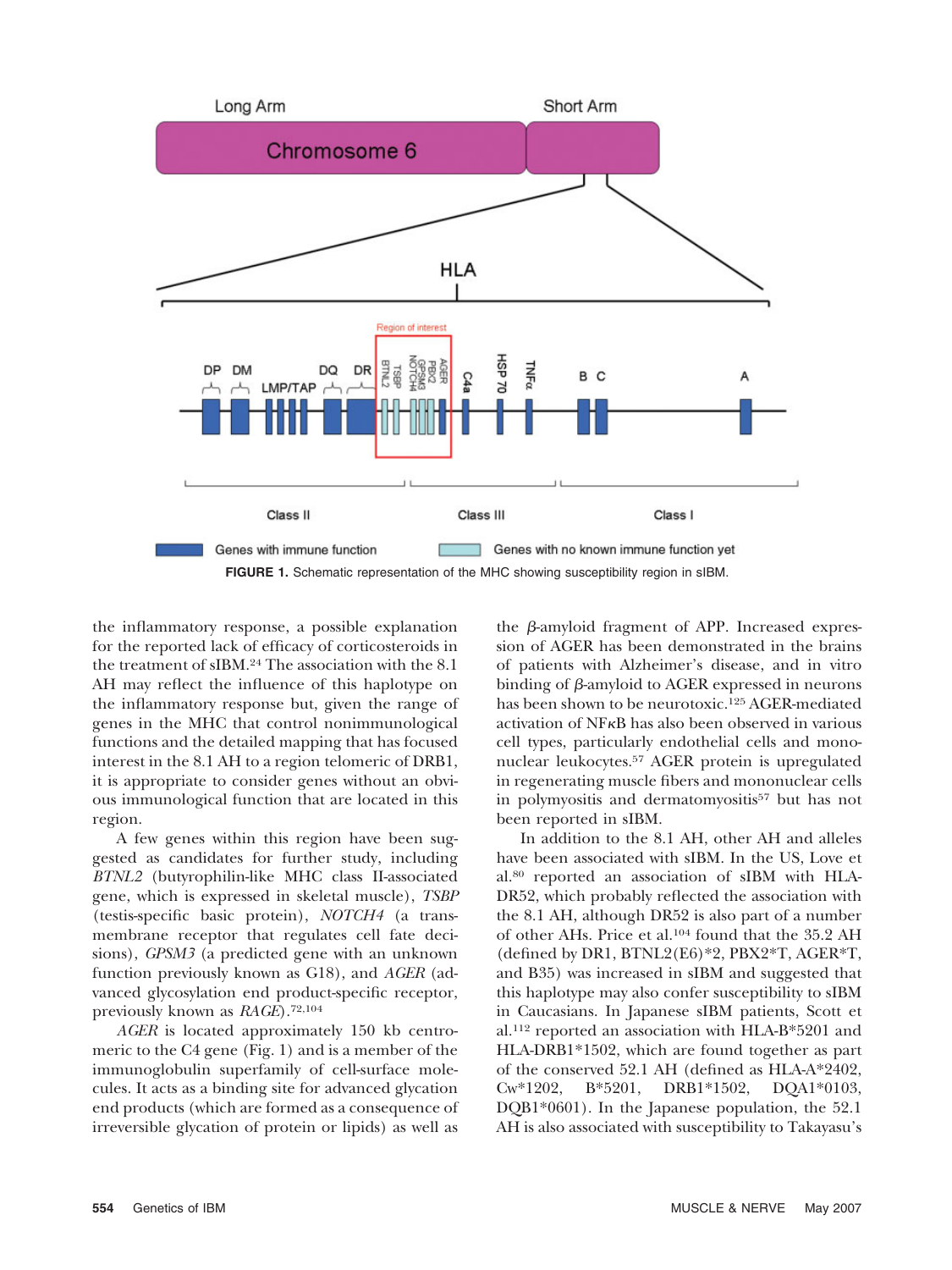arteritis69,70 and ulcerative colitis.118 Association with the 52.1 AH was also found in an Ashkenazi Jewish patient with fIBM.85 The 8.1, 35.2, and 52.1 AHs do not share any common alleles, which suggests that the genes responsible for disease etiology are not HLA genes per se, but reside elsewhere in the MHC.112 Alternatively, of course, this observation may reflect differences in inducing agents or background genes at other loci that interact with different MHC AHs.

In addition, a study by O'Hanlon et al. $95$  of  $571$ North American Caucasian myositis patients, including 53 sIBM cases, confirmed the association of sIBM with multiple alleles including DRB1\*0101, DQA1\*0101, HLA-A\*03, B\*35, and Cw\*04. They also reported that DQA1\*0201 allele and the associated peptide-binding motif (47KLPLFHRL54) and the DRB1\*04-DQA1\*03 haplotype were protective factors for sIBM. Badrising et al.<sup>22</sup> in a study of 52 Dutch IBM patients also reported that HLA-DR53 may be protective. HLA-DR53 is the alternative allele to DR52 at the DRB3 locus and so the decrease in its frequency may reflect the increase in DR52 in sIBM. It is sometimes difficult to ascribe a protective role for HLA alleles in the presence of a very high frequency of particular alleles in disease.

Thus, to date, at least three AHs have been associated with sIBM, with the 8.1 AH being the predominant one in Caucasians. Identification of the actual genes involved will be important in helping to elucidate the pathogenesis of sIBM. Sporadic IBM is a complex disease, and although the MHC contains important genetic determinants, there are clearly other susceptibility genes and environmental factors that are likely to play a role in disease development.

# **GENES ENCODING PROTEINS CHARACTERISTIC OF SPORADIC INCLUSION-BODY MYOSITIS**

In general, the aggregation of proteins in any tissue may be a consequence of increased transcription, impaired breakdown, inappropriate protein assembly, aberrant modification, or environmental stress.67 Askanas and Engel<sup>20</sup> proposed in a recent review that the formation of the characteristic ubiquitinated multiprotein inclusions in sIBM muscle is due primarily to protein unfolding and misfolding related to  $\beta$ -amyloid accumulation, rather than increased transcription of the various proteins. Unfolded or misfolded proteins are thought to aggregate due to the interaction of partly unfolded or misfolded polypeptides by virtue of inappropriately exposed hydrophobic surfaces.39 Correctly folded proteins are soluble or remain localized to

intracellular structures or associated with cell membranes. Amino acid sequence variation as a consequence of gene mutation has the potential to trigger such events; therefore, candidate susceptibility genes for sIBM include those encoding the deposited proteins.

More than 20 proteins that have a propensity to unfold, misfold, and form  $\beta$ -pleated sheet amyloid have been found to accumulate in muscle fibers in sIBM. Thus far, a number of genes related to the various "Alzheimer-type" proteins as well as some that have been identified as potential susceptibility genes for Alzheimer's disease have been studied as candidate genes for sIBM. Although these studies have not yet revealed any definite susceptibility genes, the existing data are summarized here.

The expression of a number of nonimmune genes is reportedly increased in sIBM muscle based on differential expression at the protein level, mRNA level, or both. These include  $\beta$ -amyloid precursor protein,<sup>109</sup> phosphorylated tau,<sup>11</sup> ubiquitins,7 prion protein,110 alpha 1 antichymotrypsin ( $\alpha$  *1ACT*),<sup>26</sup> ApoE,<sup>87</sup> copper zinc superoxide dismutase (*SOD1*),<sup>13</sup> and manganese superoxide dismutase (*SOD2*),<sup>120</sup> apoptotic regulators Bcl-2, Bcl-x, and BAX,102 and lipoprotein receptors.63 Microarray studies, such as that done by Greenberg et al.,<sup>52</sup> confirmed the increased expression, at the mRNA level, of  $\beta$ -amyloid, ApoE, SOD2, BAX, low-density lipoprotein receptors, and low-density lipoprotein receptor-related protein, but also found all of these genes overexpressed in other inflammatory myopathies, some at much higher-fold ratios than in sIBM. Furthermore, they found tau expression to be increased 6.8-fold in dermatomyositis and  $\alpha$ 1ACT 6.8fold in polymyositis compared to healthy muscle. Furthermore, a recent study107 showed that the genes encoding most of the proteins that aberrantly accumulate in the muscle fibers in desmin myopathy are not upregulated or altered compared to hIBM. To the contrary, genes encoding  $\alpha$ -actin and gelsolin are more upregulated in hIBM than desmin myopathy muscle. These findings are consistent with the hypothesis that many of the nonimmune changes at the level of mRNA expression seen in IBM are nonspecific and may also be seen in other myopathies, suggesting that abnormal accumulation of these proteins is due to posttranscriptional events. Microarray technology measuring levels of mRNA allows identification of genes that are upregulated and downregulated, but provides no information regarding cause or effect. In addition, it is limited by available knowledge of gene function and sequence and the accuracy of gene databases. However, these tech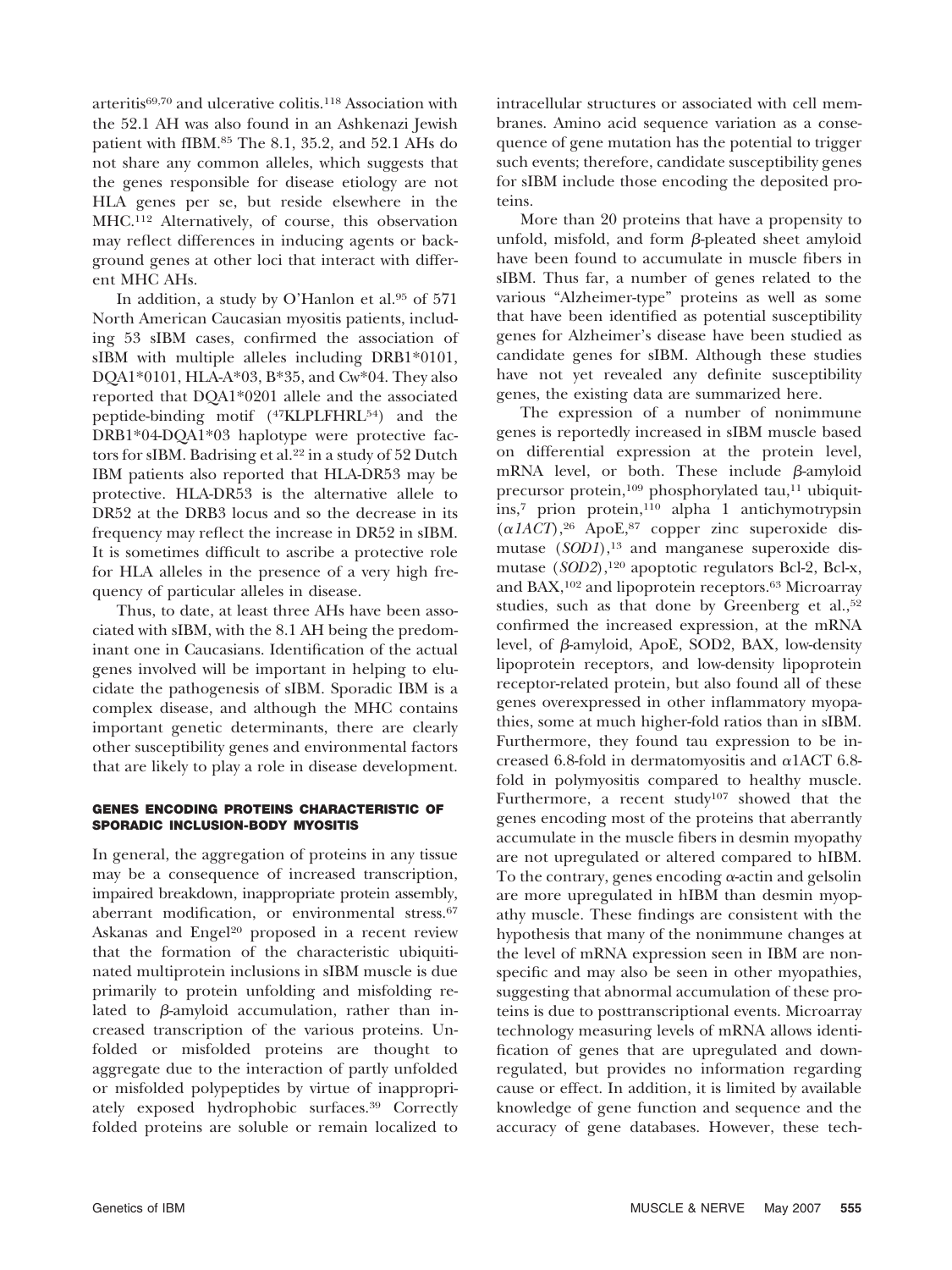niques can be useful in identifying further candidate genes for study.

# **-AMYLOID**

It has been established that  $\beta$ -amyloid, the C and N-terminal regions of APP, and APP mRNA accumulate in both sIBM and hIBM,<sup>8</sup> with the  $\beta$ -amyloid42 isoform being more common than  $\beta$ -amyloid40.<sup>20</sup> -Amyloid42 is more hydrophobic, more prone to self association and oligomer formation to generate beta-pleated sheet amyloid, and more cytotoxic than  $\beta$ -amyloid40,<sup>29</sup> and has been correlated with apoptotic cell death.105 The accumulation of APP and its fragments is often stated to precede other abnormalities in IBM muscle fibers, including congophilia,16 suggesting that it plays an important early role in disease. Moreover, both cell culture<sup>14</sup> and transgenic mouse models overexpressing APP46,64 display some of the key features of IBM. The mechanism of overproduction is not yet fully elucidated, but some of the genes responsible for early-onset Alzheimer's disease have been investigated.

Mutations in exons 16 and 17 of the APP gene on chromosome 21 have been identified in patients with early-onset familial Alzheimer's disease. Similar studies in sIBM and hIBM did not find mutations in these  $exons<sup>115</sup>$  (Garlepp et al., unpublished data), although this does not completely exclude the possibility that a mutation could be present elsewhere in the gene. It is of interest, however, that individuals with trisomy 21 who have an extra copy of the APP gene and universally develop Alzheimer's disease by the age of 40 years, and sometimes as young as 20 years,122 are not reported to have a higher incidence of sIBM.

Mutations in the presenilin 1 (*PS1*) and presenilin 2 (*PS2*) genes are also responsible for familial early-onset Alzheimer's disease. Mutations in these genes lead to selective increase in the levels of  $\beta$ -amyloid42 species.122 Although PS1 accumulates in the brain in both sporadic and familial Alzheimer's disease, missense mutations are not found in the sporadic form of the disease. In sIBM, although PS1 protein has been demonstrated immunohistochemically in muscle fibers in both hIBM and sIBM,15 mutations in the *PS1* or *PS2* genes have not yet been investigated in either hIBM or sIBM.

# **APOLIPOPROTEIN E**

ApoE protein but not mRNA has been found in both hIBM and sIBM inclusions.<sup>87</sup> The *apoE*  $\epsilon$ 4 allele is known to be a risk factor for developing late-onset sporadic Alzheimer's disease. Although one study found an increased frequency of the  $\epsilon$ 4 allele in sIBM,<sup>48</sup> four other studies have not replicated this finding.12,50,56,81 The differences between these studies may reflect genetic heterogeneity in this disease, and the fact that genetic predisposition to the development of IBM is probably multifactorial. If *ApoE 4* is a predisposing factor to the development or progression of sIBM, then it is clearly not the dominant factor and may have its effect via interaction with other genetic and environmental influences. The elucidation of whether *ApoE* alleles actually influence the development of sIBM is difficult, largely because of difficulties in obtaining a control group who have all the risk factors for developing sIBM but do not manifest the disease.25 However, it remains that significant numbers of patients are negative for the  $ApoE \in \mathcal{A}$  allele, emphasizing the likelihood that other factors contribute more strongly to disease pathogenesis.

# -**-1-ANTICHYMOTRYPSIN**

 $\alpha$ 1ACT is considered an acute-phase protein that belongs to the serpin superfamily and inhibits serine proteases. Like ApoE, it binds to  $\beta$ -amyloid peptide with high affinity and is a strong stimulatory factor in the polymerization of  $\beta$ -amyloid peptide into filaments. Abnormal  $\alpha$ 1ACT accumulations are found in sIBM muscle and it colocalizes with  $\beta$ -amyloid,<sup>26</sup> as is the case in the brains of patients with Alzheimer's disease. In Alzheimer's disease a common polymorphism of the  $\alpha$ 1ACT gene (A/A) has been shown to modify the risk of developing disease conferred by *ApoE*  $\epsilon$ 4. The combination of  $\alpha$ *IACT* (A/A) and *ApoE*  $\epsilon$ 4 was found to occur more frequently in Alzheimer's disease than in the general population, 65 and increased the risk of developing disease 2–3-fold beyond the risk associated with possession of *ApoE 4* alone.60,65 Nacmias et al.90 found that this association was most important in the subset of late-onset familial Alzheimer's disease, but the  $\alpha$ *1ACT* genotype did not represent an additional risk factor in families that carried mutations in the *APP, PS-1* or *PS-2* genes. The  $\alpha$ *IACT* polymorphisms by themselves do not seem to be an independent risk factor for Alzheimer's disease. Gossrau et al.50 analyzed *ApoE* and  $\alpha$ *1ACT* gene polymorphisms in 35 sIBM patients and could not identify any statistically significant correlation between the distinct *ApoE* and  $\alpha$ *IACT* genotypes and the risk of developing sIBM. However, the numbers in this study were small, with only seven patients having the  $\alpha$ *IACT* ( $A/A$ ) polymorphism, no patients being homozygous for *Apo4/4*, and only 8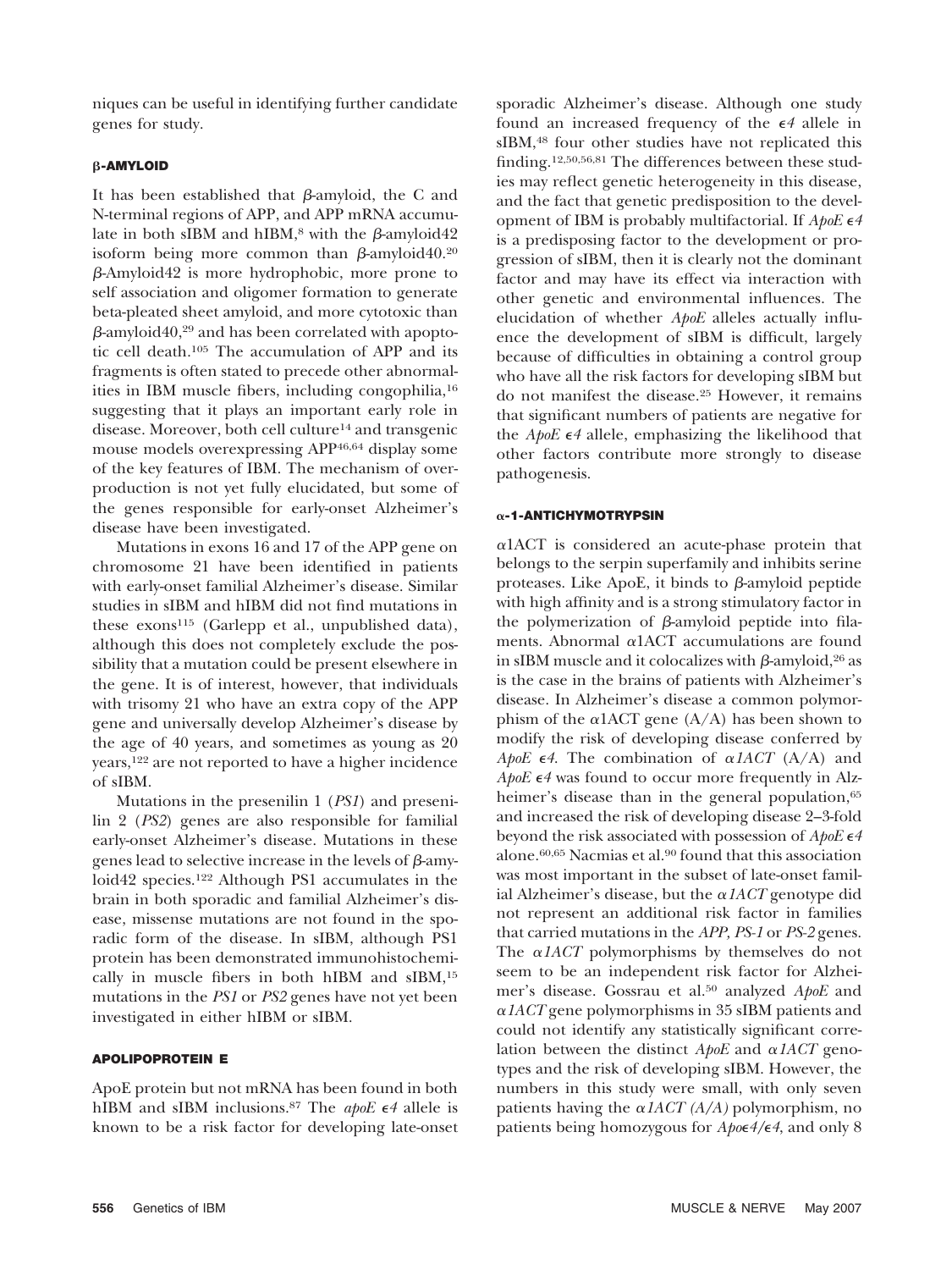of 35 patients being *Apo3/4* heterozygous, so that definite conclusions are not possible, and larger studies need to be performed.

# **PRION PROTEIN**

Prion protein and prion mRNA are also accumulated in sIBM and hIBM9,110 (as well as other inflammatory myopathies), although only the normal isoform PrP<sup>c</sup>, not PrP<sup>sc</sup> (the protease-resistant insoluble isoform) has been detected.<sup>126</sup> A study by Orth et al.98 analyzing 41 sIBM patients for codon 129 amino acid status found that 21 patients were homozygous for methionine (Met), one patient was homozygous for valine, and 19 were heterozygous. This was not significantly different from the normal population, suggesting that sIBM is not linked to the Met/Met polymorphism at codon 129 of the prion protein gene. These data are consistent with data from our own group (Garlepp et al., unpublished data), but contrasts with the original report by Lampe et al.,76 who reported that 64% of their 22 sIBM patients were homozygous for Met/Met polymorphism at codon 129. They subsequently revised this<sup>77</sup> after studying a further 16 patients, when they reported a reduced frequency of 55%.

Although examination of the genes encoding the proteins accumulated in sIBM has not yet identified any of them as susceptibility genes, their accumulation remains an important, undisputed feature of the disease. The genetic analysis to date has been somewhat targeted, and in most cases analysis of the complete gene has not been conducted, cues having been taken from data accumulated for Alzheimer's disease. The control of expression of these proteins and their metabolism is often complex, so that complete exclusion of genetic variation in these processes in sIBM will require more intensive analysis. Understanding why these proteins accumulate and how they contribute to the etiology, pathogenesis, and progression of sIBM remains a key issue in sIBM.

### **MITOCHONDRIAL DNA (mtDNA) ABNORMALITIES**

Another important feature of sIBM pathology, and one that may lead to the identification of further susceptibility genes, is the mitochondrial changes seen in cytochrome-oxidase (COX)-deficient muscle fibers and ragged-red fibers (RRF). These are more prevalent in sIBM compared with normal aging, polymyositis, or dermatomyositis. A recent review by Oldfors et al.97 summarized the mitochondrial changes seen in sIBM, and highlighted new techniques that have enabled many discoveries in the last decade.

The application of in-situ hybridization allowed the demonstration that many COX-deficient RRF had accumulated large-scale deletions in mtDNA. Extended studies, using different DNA probes on serial sections, found different deletions in separate muscle-fiber segments, implying that clones of mtDNA with large-scale deletions had expanded focally causing segmental COX-deficiency.97 A study by Horvath et al.<sup>62</sup> found by detailed in-situ hybridization a patient with a large number of affected fibers that large-scale single mtDNA deletions were the most common mtDNA abnormalities observed in COX-deficient fibers. Oldfors et al.,96 using sensitive polymerase chain reaction (PCR) analysis, demonstrated that multiple mtDNA deletions were found in most sIBM patients, whereas PCR analysis of isolated, single muscle fibers showed the presence of mtDNA with only one type of deletion, and the deficiency of wildtype mtDNA in each COX-deficient muscle fiber. This finding was supported by results from insitu hybridization using different mtDNA probes on consecutive sections. The etiology of multiple mtDNA deletions and COX-deficient fibers in sIBM is not clear, and they may be a nonspecific finding, as clonal expansion of somatic multiple large-scale mtDNA deletions has been demonstrated in other conditions including late-onset mitochondrial myopathy, autosomal-dominant chronic progressive external ophthalmoplegia, and to a lesser degree in normal aging. Oldfors et al.97 investigated the *POLG1, ANT1* and *C10orf2* mitochondrially encoded genes, as variants of these genes have previously been associated with multiple mtDNA mutations, and did not find any mutations in these genes in five sIBM patients.

MtDNA variants have been shown to be associated with many diseases. Mutations at mtDNA nucleotide positions 3192, 3196, 3397, and 4336 have been described in association with late-onset Alzheimer's disease. These were analyzed in sIBM patients by Kok et al.,73 and in this study the 4336G variant was not significantly increased in patients with either sIBM or Alzheimer's disease compared with controls. None of the patients with sIBM carried mutations at nucleotide positions 3192, 3196, or 3397. Phylogenetic analysis of patients with sIBM, Alzheimer's disease, and controls based on D loop sequence showed that individuals with 4336G and 4580A variants clustered together in their respective group, as would be predicted. A group of patients with IBM also clustered together on a separate branch of the phylogenetic tree, independent of these polymorphisms.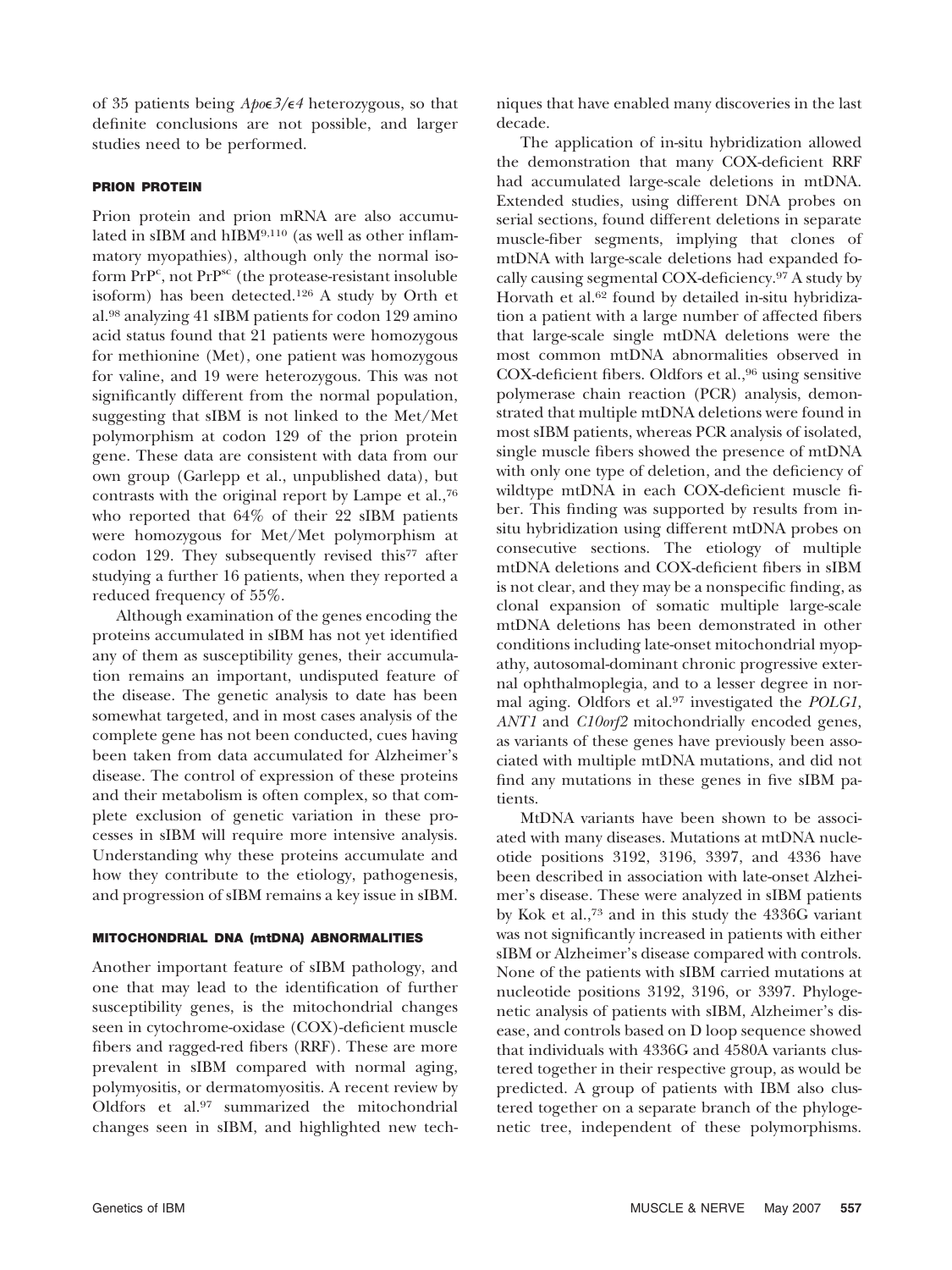Closer investigation of this group revealed a common polymorphism at nucleotide position 16311. The frequency of the 16311C variant was higher in sIBM than in Alzheimer's disease and controls, although when only Caucasian patients were considered the increased frequency was not statistically significant. Further studies will be required to determine whether this variant plays a role in the pathogenesis of sIBM.73

The significance of the mtDNA deletions in sIBM is unclear, particularly given that magnetic resonance spectroscopy (MRS) studies using 31P MRS has not shown any impairment of oxidative metabolism in sIBM patients.5,79 However, in normal aging mtDNA mutations have been associated with muscle fiber atrophy, and they may be an important factor in the sarcopenia associated with aging. By the same token, mtDNA mutations in sIBM muscle may contribute to the muscle atrophy and weakness. It has been proposed that the mitochondrial abnormalities are a consequence of muscle damage or other factors involved in the disease process such as the *APP* gene (as cultured muscle cells overexpressing APP also show evidence of mitochondrial abnormalities) or the proinflammatory cytokine IL-1 $\beta$  (as myotubes treated with IL-1 have abnormal mitochondria30). The overwhelming opinion appears to be that these mitochondrial changes are a secondary phenomenon to the cellular abnormalities occurring in sIBM, rather than being a primary pathogenic abnormality.

### **CONCLUSIONS**

The pathogenesis of sIBM is slowly being elucidated, and is likely to involve a complex interaction between environmental triggers (possibly viral) and genetic susceptibility. In-depth histopathological studies have identified three important features: the immune changes, degenerative changes of protein accumulation, and mitochondrial changes. Research into candidate genes in all of these areas over the last decade has shown that genes located within the MHC are most strongly associated with sIBM. Genes encoded within mtDNA, genes associated with reactive oxygen species production and breakdown, as well as genes controlling proteasomal protein breakdown and the immune system are areas warranting future studies. The identification of the genetic factors that influence the development and progression of this currently difficult to control disease will not only be a tremendous step forward in understanding the process of the disease but should allow the development of targeted therapies.

Supported by NHMRC (grant number 392500) and the Neuromuscular Foundation of Western Australia.

#### **REFERENCES**

- 1. Amato AA, Gronseth GS, Jackson CE, Wolfe GL, Katz JS, Bryan WW, et al. Inclusion body myositis: clinical and pathological boundaries. Ann Neurol 1996;40:581–586.
- 2. Amato AA, Shebert RT. Inclusion body myositis in twins. Neurology 1998;51:598 – 600.
- 3. Argov Z, Yarom R. "Rimmed vacuole myopathy" sparing the quadriceps: a unique disorder in Iranian Jews. Neurol Sci 1984;64:33– 43.
- 4. Argov Z, Tiram E, Eisenberg I, Sadeh M, Seidman CE, Seidman JG, et al. Various types of hereditary inclusion body myopathies map to chromosome 9p1–q1. Ann Neurol 1997; 41:548 –551.
- 5. Argov Z, Taivassalo T, De Stefano N, Genge A, Karpati G, Arnold DL. Intracellular phosphates in inclusion body myositis—a 31P magnetic resonance spectroscopy study. Muscle Nerve 1998;21:1523–1525.
- 6. Argov Z, Eisenberg I, Grabov-Nardini G, Sadeh M, Wirguin I, Soffer D, et al. Hereditary inclusion body myopathy: the Middle Eastern genetic cluster. Neurology 2003;60:1519 – 1523.
- 7. Askanas V, Serdaroglu P, Engel WK, Alvarez RB. Immunocytochemical localization of ubiquitin in inclusion body myositis allows its light-microscopic distinction from polymyositis. Neurology 1992;42:460-461.
- 8. Askanas V, Alvarez RB, Engel WK. Beta-Amyloid precursor epitopes in muscle fibers of inclusion body myositis. Ann Neurol 1993;34:551–560.
- 9. Askanas V, Bilak M, Engel WK, Alvarez RB, Tome F, Leclerc A. Prion protein is abnormally accumulated in inclusionbody myositis. Neuroreport 1993;5:25–28.
- 10. Askanas V, Engel WK. New advances in inclusion-body myositis. Curr Opin Rheumatol 1993;5:732–741.
- 11. Askanas V, Engel WK, Bilak M, Alvarez RB, Selkoe DJ. Twisted tubulofilaments of inclusion body myositis muscle resemble paired helical filaments of Alzheimer brain and contain hyperphosphorylated tau. Am J Pathol 1994;144: 177–187.
- 12. Askanas V, Engel WK, Mirabella M, Weisgraber KH, Saunders AM, Roses AD, et al. Apolipoprotein E alleles in sporadic inclusion-body myositis and hereditary inclusion-body myopathy. Ann Neurol 1996;40:264 –265.
- 13. Askanas V, Sarkozi E, Alvarez RB, McFerrin J, Siddique T, Engel WK. SOD1 gene and protein in vacuolated muscle fibers of s-IBM, h-IBM, and in cultured human muscle after bAPP gene transfer. Neurology 1996;46:487.
- 14. Askanas V, McFerrin J, Alvarez RB, Baque S, Engel WK. Beta APP gene transfer into cultured human muscle induces inclusion-body myositis aspects. Neuroreport 1997;8:2155– 2158.
- 15. Askanas V, Engel WK, Yang CC, Alvarez RB, Lee VM, Wisniewski T. Light and electron microscopic immunolocalization of presenilin 1 in abnormal muscle fibers of patients with sporadic inclusion-body myositis and autosomal-recessive inclusion-body myopathy. Am J Pathol 1998;152:889 – 895.
- 16. Askanas V, Engel WK, Alvarez RB, McFerrin J, Broccolini A. Novel immunolocalization of alpha-synuclein in human muscle of inclusion-body myositis, regenerating and necrotic muscle fibers, and at neuromuscular junctions. J Neuropathol Exp Neurol 2000;59:592–598.
- 17. Askanas V, Engel WK. Inclusion-body myositis: newest concepts of pathogenesis and relation to aging and Alzheimer disease. J Neuropathol Exp Neurol 2001;60:1–14.
- 18. Askanas V, Engel WK. Unfolding story of inclusion-body myositis and myopathies: role of misfolded proteins, amy-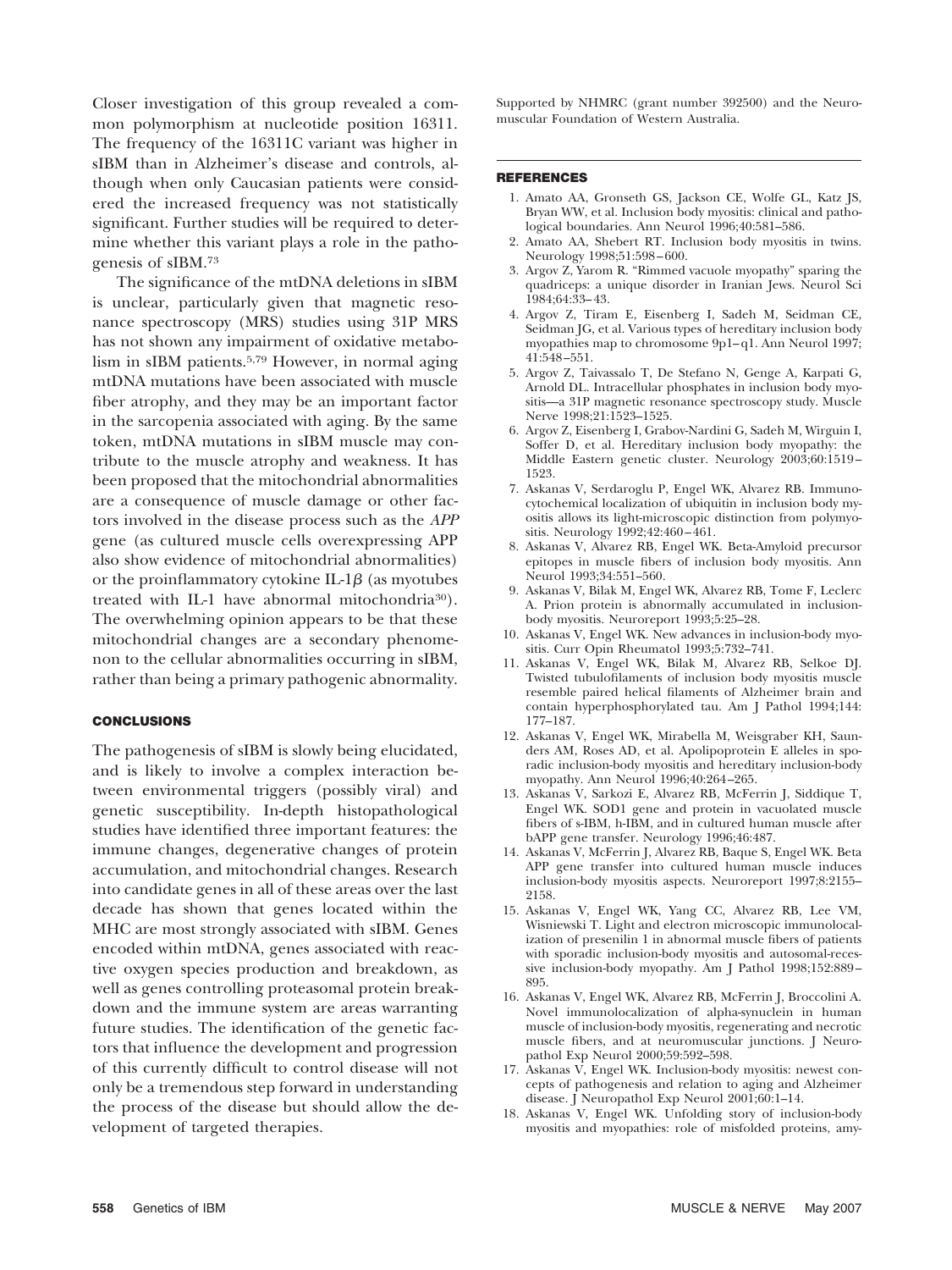loid-beta, cholesterol, and aging. J Child Neurol 2003;18: 185–190.

- 19. Askanas V, Engel WK. Molecular pathology and pathogenesis of inclusion-body myositis. Microsc Res Tech 2005;67: 114 –120.
- 20. Askanas V, Engel WK. Inclusion-body myositis: a myodegenerative conformational disorder associated with Abeta, protein misfolding, and proteasome inhibition. Neurology 2006;66:S39 – 48.
- 21. Badrising UA, Maat-Schieman ML, van Duinen SG, Breedveld F, van Doorn P, van Engelen B, et al. Epidemiology of inclusion body myositis in the Netherlands: a nationwide study. Neurology 2000;55:1385–1387.
- 22. Badrising UA, Schreuder GMT, Giphart MJ, Geleijns K, Verschuuren JJGM, Wintzen AR, et al. Associations with autoimmune disorders and HLA class I and II antigens in inclusion body myositis. Neurology 2004;63:2396 –2398.
- 23. Badrising UA, Maat-Schieman MLC, van Houwelingen JC, van Doorn PA, van Duinen SG, van Engelen BGM, et al. Inclusion body myositis. Clinical features and clinical course of the disease in 64 patients. J Neurol 2005;252:1448 –1454.
- 24. Barohn RJ, Amato AA, Sahenk Z, Kissel JT, Mendell JR. Inclusion body myositis: explanation for poor response to immunosuppressive therapy. Neurology 1995;45:1302–1304.
- 25. Bedlack RS, Strittmatter WJ, Morgenlander JC. Apolipoprotein E and neuromuscular disease: a critical review of the literature. Arch Neurol 2000;57:1561–1565.
- 26. Bilak M, Askanas V, Engel WK. Strong immunoreactivity of alpha 1-antichymotrypsin co-localizes with beta-amyloid protein and ubiquitin in vacuolated muscle fibers of inclusionbody myositis. Acta Neuropathol (Berl) 1993;85:378 –382.
- 27. Broccolini A, Gliubizzi C, Pavoni E, Gidaro T, Morosetti R, Sciandra F, et al. alpha-Dystroglycan does not play a major pathogenic role in autosomal recessive hereditary inclusionbody myopathy. Neuromuscul Disord 2005;15:177–184.
- 28. Cole AJ, Kuzniecky R, Karpati G, Carpenter S, Andermann E, Andermann F. Familial myopathy with changes resembling inclusion body myositis and periventricular leucoencephalopathy. A new syndrome. Brain 1988;111:1025–1037.
- 29. Dahlgren KN, Manelli AM, Stine WBJ, Baker LK, Krafft GA, LaDu MJ. Oligomeric and fibrillar species of amyloid-beta peptides differentially affect neuronal viability. J Biol Chem 2002;277:32046 –32053.
- 30. Dalakas MC. Molecular immunology and genetics of inflammatory muscle diseases. Arch Neurol 1998;55:1509 –1512.
- 31. Dalakas MC. Sporadic inclusion body myositis diagnosis, pathogenesis and therapeutic strategies. Nat Clin Pract 2006; 2:437– 445.
- 32. Darin N, Kyllerman M, Wahlstrom J, Martinsson T, Oldfors A. Autosomal dominant myopathy with congenital joint contractures, ophthalmoplegia, and rimmed vacuoles. Ann Neurol 1998;44:242–248.
- 33. Darvish D. Magnesium may help patients with recessive hereditary inclusion body myopathy, a pathological review. Med Hypotheses 2003;60:94 –101.
- 34. Degli-Esposti MA, Leaver AL, Christiansen FT, Witt CS, Abraham LJ, Dawkins RL. Ancestral haplotypes: conserved population MHC haplotypes. Hum Immunol 1992;34:242–252.
- 35. Di Blasi C, Mora M, Pareyson D, Farina L, Sghirlanzoni A, Vignier N, et al. Partial laminin  $\alpha 2$  chain deficiency in a patient with myopathy resembling inclusion body myositis. Ann Neurol 2000;47:811– 816.
- 36. Eisenberg I, Thiel C, Levi T, Tiram E, Argov Z, Sadeh M, et al. Fine-structure mapping of the hereditary inclusion body myopathy locus. Genomics 1999;55:43– 48.
- 37. Eisenberg I, Avidan N, Potikha T, Hochner H, Chen M, Olender T, et al. The UDP-N-acetylglucosamine 2-epimerase/N-acetylmannosamine kinase gene is mutated in recessive hereditary inclusion body myopathy. Nat Genet 2001; 29:83– 87.
- 38. Eisenberg I, Grabov-Nardini G, Hochner H, Korner M, Sadeh M, Bertorini T, et al. Mutations spectrum of GNE in

hereditary inclusion body myopathy sparing the quadriceps. Hum Mutat 2003;21:99.

- 39. Ellis JR, Pinheiro TJT. Danger: misfolding proteins. Nature 2002;416:483– 484.
- 40. Felice KJ, North WA. Inclusion body myositis in Connecticut: observations in 35 patients during an 8-year period. Medicine (Balt) 2001;80:320 –327.
- 41. Ferrer I, Martin B, Castano JG, Lucas JJ, Moreno D, Olive M. Proteasomal expression, induction of immunoproteasome subunits, and local MHC class I presentation in myofibrillar myopathy and inclusion body myositis. J Neuropathol Exp Neurol 2004;63:484 – 498.
- 42. Ferrer I, Carmona M, Blanco R, Moreno D, Torrejon-Escribano B, Olive M. Involvement of clusterin and the aggresome in abnormal protein deposits in myofibrillar myopathies and inclusion body myositis. Brain Pathol 2005;15:101– 108.
- 43. Fidzianska A, Drac H, Kaminska AM. Familial inclusion body myopathy with desmin storage. Acta Neuropathol (Berl) 1999;97:509 –514.
- 44. Fidzianska A, Rowinska-Marcinska K, Hausmanowa-Petrusewicz I. Coexistence of X-linked recessive Emery–Dreifuss muscular dystrophy with inclusion body myositis-like morphology. Acta Neuropathol (Berl) 2004;107:197–203.
- 45. Figarella-Branger D, Pellissier JF, Pouget J, Calore EE, Azulay JP, Desnuelle C, et al. Inclusion body myositis and neuromuscular diseases with rimmed vacuoles. Rev Neurol (Paris) 1992;148:281–290.
- 46. Fukuchi K, Pham D, Hart M, Li L, Lindsey JR. Amyloid-beta deposition in skeletal muscle of transgenic mice: possible model of inclusion body myopathy. Am J Pathol 1998;153: 1687–1693.
- 47. Garlepp MJ, Laing B, Zilko PJ, Ollier W, Mastaglia F. HLA associations with inclusion body myositis. Clin Exp Immunol 1994;98:40 – 45.
- 48. Garlepp MJ, Tabarias H, van Bockxmeer FM, Zilko PJ, Laing B, Mastaglia FL. Apolipoprotein E epsilon 4 in inclusion body myositis. Ann Neurol 1995;38:957–959.
- 49. Goldgaber D, Harris HW, Hla T. Interleukin 1 regulates synthesis of amyloid beta-protein precursor mRNA in human endothelial cells. Proc Natl Acad Sci U S A 1989;86:7606 – 7610.
- 50. Gossrau G, Gestrich B, Koch R, Wunderlich C, Schroder JM, Schroeder S, et al. Apolipoprotein E and alpha-1-antichymotrypsin polymorphisms in sporadic inclusion body myositis. Eur Neurol 2004;51:215–220.
- 51. Gottlieb E, Ciccone C, Darvish D, Naiem-Cohen S, Dalakas MC, Savelkoul PJ, et al. Single nucleotide polymorphisms in the dystroglycan gene do not correlate with disease severity in hereditary inclusion body myopathy. Mol Genet Metab 2005;86:244 –249.
- 52. Greenberg SA, Sandoudou D, Haslett JN, Kohane IS, Kunkel LM, Beggs AH. Molecular profiles of inflammatory myopathies. Neurology 2002;59:1170 –1182.
- 53. Griggs RC, Askanas V, DiMauro S, Engel A, Karpati G, Mendell JR, et al. Inclusion body myositis and myopathies. Ann Neurol 1995;38:705–713.
- 54. Grilli M, Ribola M, Alberici A, Valerio A, Memo M, Spano P. Identification and characterization of a B/Rel binding site in the regulatory region of the amyloid precursor protein gene. J Biol Chem 1995;270:26774 –26777.
- 55. Grilli M, Goffi F, Memo M, Spano P. Interleukin-1beta and glutamate activate the NF-kappa B/Rel binding site from the regulatory region of the amyloid precursor protein gene in primary neuronal cultures. J Biol Chem 1996;271:15002– 15007.
- 56. Harrington CR, Anderson JR, Chan KK. Apolipoprotein E type epsilon 4 allele frequency is not increased in patients with sporadic inclusion-body myositis. Neurosci Lett 1995; 183:35–38.
- 57. Haslbeck KM, Friess U, Schleicher ED, Bierhaus A, Nawroth PP, Kirchner A, et al. The RAGE pathway in inflammatory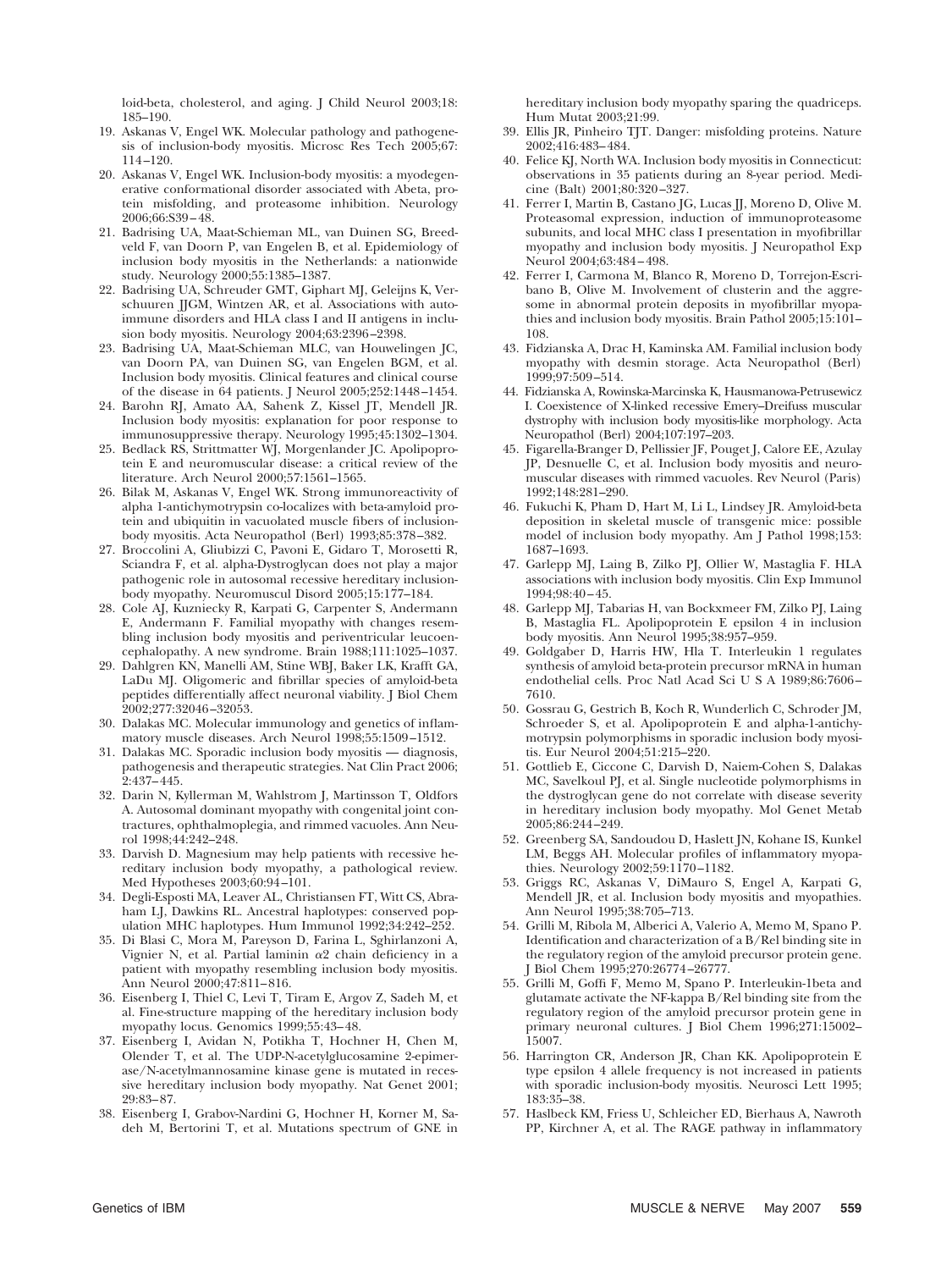myopathies and limb girdle muscular dystrophy. Acta Neuropathol 2005;110:247–254.

- 58. Haubenberger D, Bittner RE, Rauch-Shorny S, Zimprich F, Mannhalter C, Wagner L, et al. Inclusion body myopathy and Paget disease is linked to a novel mutation in the VCP gene. Neurology 2005;65:1304 –1305.
- 59. Hengstman GJ, van Engelen BG, ter Laak HJ, Gabreels-Festen AA. Familial inclusion body myositis with histologically confirmed sensorimotor axonal neuropathy. J Neurol 2000;247:882– 884.
- 60. Hernandez-Charro B, Moreno S, Valiente A, Manubens JM, Villar MD, Ramos-Arroyo MA. ACT/AA polymorphism could duplicate the APOE\*epsilon4-associated Alzheimer's disease risk. Med Clin (Barc) 2004;123:251–254.
- 61. Horton R, Wilming L, Rand V, Lovering RC, Bruford EA, Khodiyar VK, et al. Gene map of the extended human MHC. Nat Rev Genet 2004;5:889 – 899.
- 62. Horvath R, Fu K, Johns T, Genge A, Karpati G, Shoubridge EA. Characterisation of the mitochondrial DNA abnormalities in the skeletal muscle of patients with inclusion body myositis. J Neuropathol Exp Neurol 1998;57:396 – 403.
- 63. Jaworska-Wilczynska M, Wilczynski GM, Engel WK, Strickland DK, Weisgraber KH, Askanas V. Three lipoprotein receptors and cholesterol in inclusion-body myositis muscle. Neurology 2002;58:438 – 445.
- 64. Jin LW, Hearn MG, Ogburn CE, Dang N, Nochlin D, Ladiges WC, et al. Transgenic mice over-expressing the C-99 fragment of betaPP with an alpha-secretase site mutation develop a myopathy similar to human inclusion body myositis. Am J Pathol 1998;153:1679 –1686.
- 65. Kamboh MI, Sanghera DK, Ferrell RE, DeKosky ST. APOE\*4-associated Alzheimer's disease risk is modified by alpha1-antichymotrypsin polymorphism. Nat Genet 1995;10: 486 –488.
- 66. Karpati G, Pouliot Y, Carpenter S. Expression of immunoreactive major histocompatibility complex products in human skeletal muscles. Ann Neurol 1988;23:64 –72.
- 67. Kawaguchi Y, Kovacs JJ, McLaurin A, Vance JM, Ito A, Yao TP. The Deacetylase HDAC6 regulates aggresome formation and cell viability in response to misfolded protein stress. Cell 2003;115:727–738.
- 68. Kayashima T, Matsuo H, Satoh A, Ohta T, Yoshiura K, Matsumoto N, et al. Nonaka myopathy is caused by mutations in the UDP-N-acetylglucosamine-2-epimerase/N-acetylmannosamine kinase gene (GNE). J Hum Genet 2002;47:77–79.
- 69. Kimura A, Kitamura H, Date Y, Numano F. Comprehensive analysis of HLA genes in Takayasu arteritis in Japan. Int J Cardiol 1996;54(Suppl):S61– 69.
- 70. Kitamura H, Kobayashi Y, Kimura A, Numano F. Association of clinical manifestations with HLA-B alleles in Takayasu arteritis. Int J Cardiol 1998;66(Suppl 1):S121–126.
- 71. Koffman BM, Sivakumar K, Simonis T, Stroncek D, Dalakas MC. HLA allele distribution distinguishes sporadic inclusion body myositis from hereditary inclusion body myopathies. J Neuroimmunol 1998;84:139 –142.
- 72. Kok CC, Croager EJ, Witt CS, Kiers L, Mastaglia FL, Abraham LJ, et al. Mapping of a candidate region for susceptibility to inclusion body myositis in the human major histocompatibility complex. Immunogenetics 1999;49:508 –516.
- 73. Kok CC, Boyt A, Gaudieri S, Martins R, Askanas V, Dalakas M, et al. Mitochondrial DNA variants in inclusion body myositis. Neuromuscul Disord 2000;10:604 – 611.
- 74. Kovach MJ, Waggoner B, Leal SM, Gelber D, Khardori R, Levenstien MA, et al. Clinical delineation and localization to chromosome 9p13.3-p12 of a unique dominant disorder in four families: hereditary inclusion body myopathy, Paget disease of bone, and frontotemporal dementia. Mol Genet Metab 2001;74:458 – 475.
- 75. Krause S, Schlotter-Weigel B, Walter MC, Najmabadi H, Wiendl H, Muller-Hocker J, et al. A novel homozygous missense mutation in the GNE gene of a patient with quadriceps-sparing hereditary inclusion body myopathy associated

with muscle inflammation. Neuromuscul Disord 2003;13: 830 –834.

- 76. Lampe J, Kitzler H, Walter MC, Lochmuller H, Reichmann H. Methionine homozygosity at prion gene codon 129 may predispose to sporadic inclusion-body myositis. Lancet 1999; 353:465– 466.
- 77. Lampe J, Gossrau G, Reichmann H, Walter MC, Mendel B, Lochmuller H. Prion codon 129 homozygosity and sporadic inclusion body myositis. Neurology 2001;57:368.
- 78. Lampe JB, Gossrau G, Kempe A, Fussel M, Schwurack K, Schroder R, et al. Analysis of HLA class I and II alleles in sporadic inclusion-body myositis. J Neurol 2003;250:1313– 1317.
- 79. Lodi R, Taylor DJ, Tabrizi SJ, Hilton-Jones D, Squier MV, Seller A, et al. Normal in vivo skeletal muscle oxidative metabolism in sporadic inclusion body myositis assessed by 31P-magnetic resonance spectroscopy. Brain 1998;121:2119 – 2126.
- 80. Love LA, Leff RL, Fraser DD, Targoff IN, Dalakas M, Plotz PH, et al. A new approach to the classification of idiopathic inflammatory myopathy: myositis-specific autoantibodies define useful homogeneous patient groups. Medicine (Balt) 1991;70:360 –374.
- 81. Love S, Nicoll JA, Lowe J, Sherriff F. Apolipoprotein E allele frequencies in sporadic inclusion body myositis. Muscle Nerve 1996;19:1605–1607.
- 82. Manfras BJ, Swinyard M, Rudert WA, Ball EJ, Lee PA, Kuhnl P, et al. Altered CYP21 genes in HLA-haplotypes associated with congenital adrenal hyperplasia (CAH): a family study. Hum Genet 1993;92:33–39.
- 83. Martinsson T, Darin N, Kyllerman M, Oldfors A, Hallberg B, Wahlstrom J. Dominant hereditary inclusion-body myopathy gene (IBM3) maps to chromosome region 17p13.1. Am J Hum Genet 1999;64:1420 –1426.
- 84. Martinsson T, Oldfors A, Darin N, Berg K, Tajsharghi H, Kyllerman M, et al. Autosomal dominant myopathy: missense mutation (Glu-706  $\rightarrow$  Lys) in the myosin heavy chain IIa gene. Proc Natl Acad SciUSA 2000;97:14614 –14619.
- 85. Mastaglia F, Price P, Walters S, Fabian V, Miller J, Zilko P. Familial inclusion body myositis in a mother and son with different ancestral MHC haplotypes. Neuromuscul Disord 2006;16:754 –758.
- 86. Michaelis D, Goebels N, Hohlfeld R. Constitutive and cytokine-induced expression of human leukocyte antigens and cell adhesion molecules by human myotubes. Am J Pathol 1993;143:1142–1149.
- 87. Mirabella M, Alvarez RB, Engel WK, Weisgraber KH, Askanas V. Apolipoprotein E and apolipoprotein E messenger RNA in muscle of inclusion body myositis and myopathies. Ann Neurol 1996;40:864 – 872.
- 88. Mitrani-Rosenbaum S, Argov Z, Blumenfeld A, Seidman CE, Seidman JG. Hereditary inclusion body myopathy maps to chromosome 9p1– q1. Hum Mol Genet 1996;5:159 –163.
- 89. Muntzing K, Lindberg C, Moslemi AR, Oldfors A. Inclusion body myositis: clonal expansions of muscle-infiltrating Tcells persist over time. Scand J Immunol 2003;58:195–200.
- 90. Nacmias B, Marcon G, Tedde A, Forleo P, Latorraca S, Piacentini S, et al. Implication of  $\alpha$ 1-antichymotrypsin polymorphism in familial Alzheimer's disease. Neurosci Lett 1998;244:85– 88.
- 91. Nagaraju K, Raben N, Loeffler L, Parker T, Rochon PJ, Lee E, et al. Conditional up-regulation of MHC class I in skeletal muscle leads to self-sustaining autoimmune myositis and myositis-specific autoantibodies. Proc Natl Acad Sci U S A 2000;97:9209 –9214.
- 92. Nagaraju K, Casciola-Rosen L, Lundberg I, Rawat R, Cutting S, Thapliyal R, et al. Activation of the endoplasmic reticulum stress response in autoimmune myositis. Arthritis Rheum 2005;52:1824 –1835.
- 93. Neville HE, Baumbach LL, Ringel SP, Russo LS Jr, Sujansky E, Garcia CA. Familial inclusion body myositis: evidence for